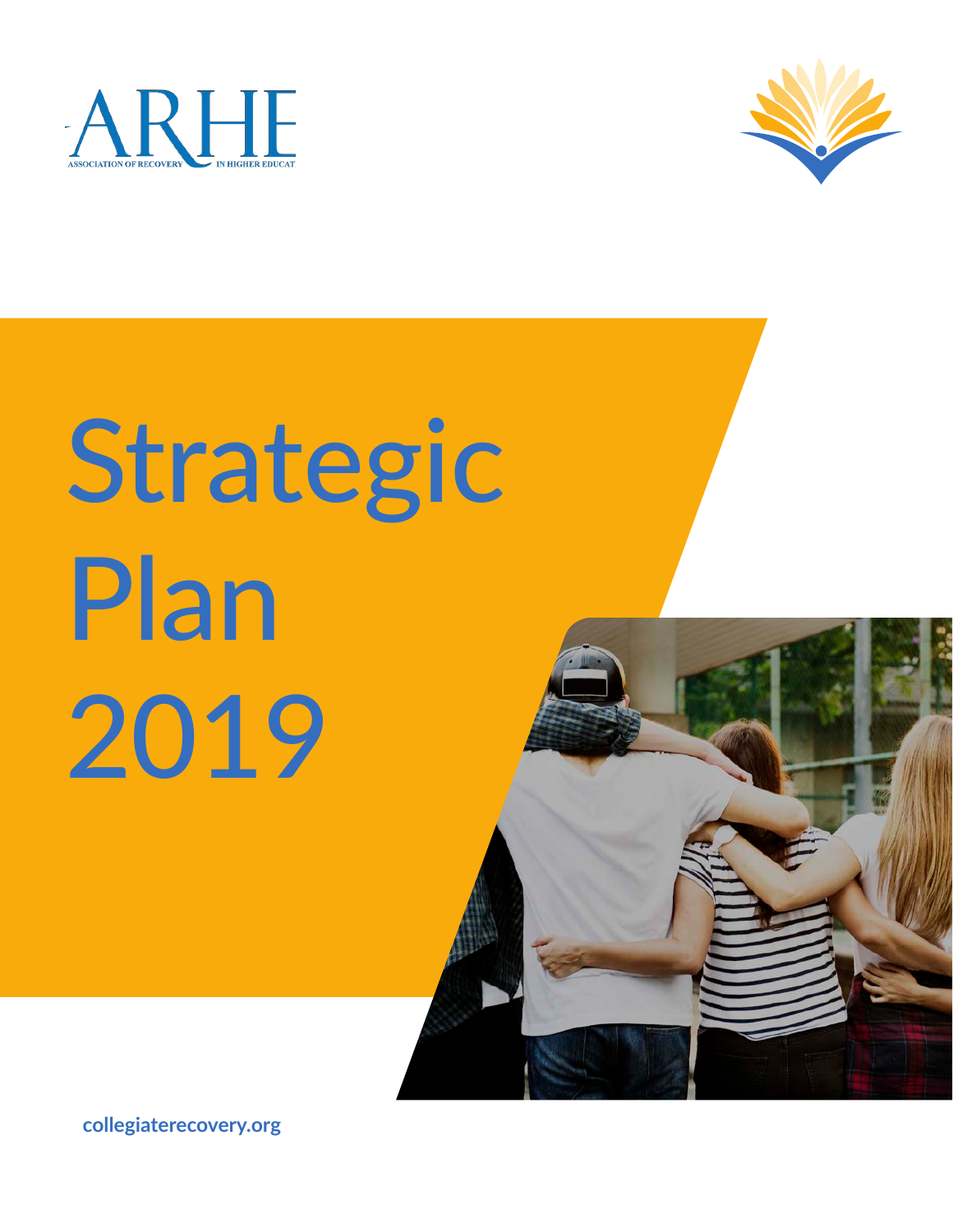### **Who We Are E. recovery@collegaterecovery.org**



To champion, develop, and sustain excellence in collegiate recovery. **MISSION:**

Collegiate culture that embraces recovery **VISION:**

With recovering students at the heart of what we do, ARHE **STATEMENT:** fosters the growth of collegiate recovery through the provision of institutional standards, support, and professional development. **PURPOSE** 

#### ARHE Responsibilities include:

- Support and advocate for the continued growth, expansion and accessibility of collegiate recovery.
- Act as the accrediting body for collegiate recovery.
- Provide professional community and development opportunities for collegiate recovery leadership and staff.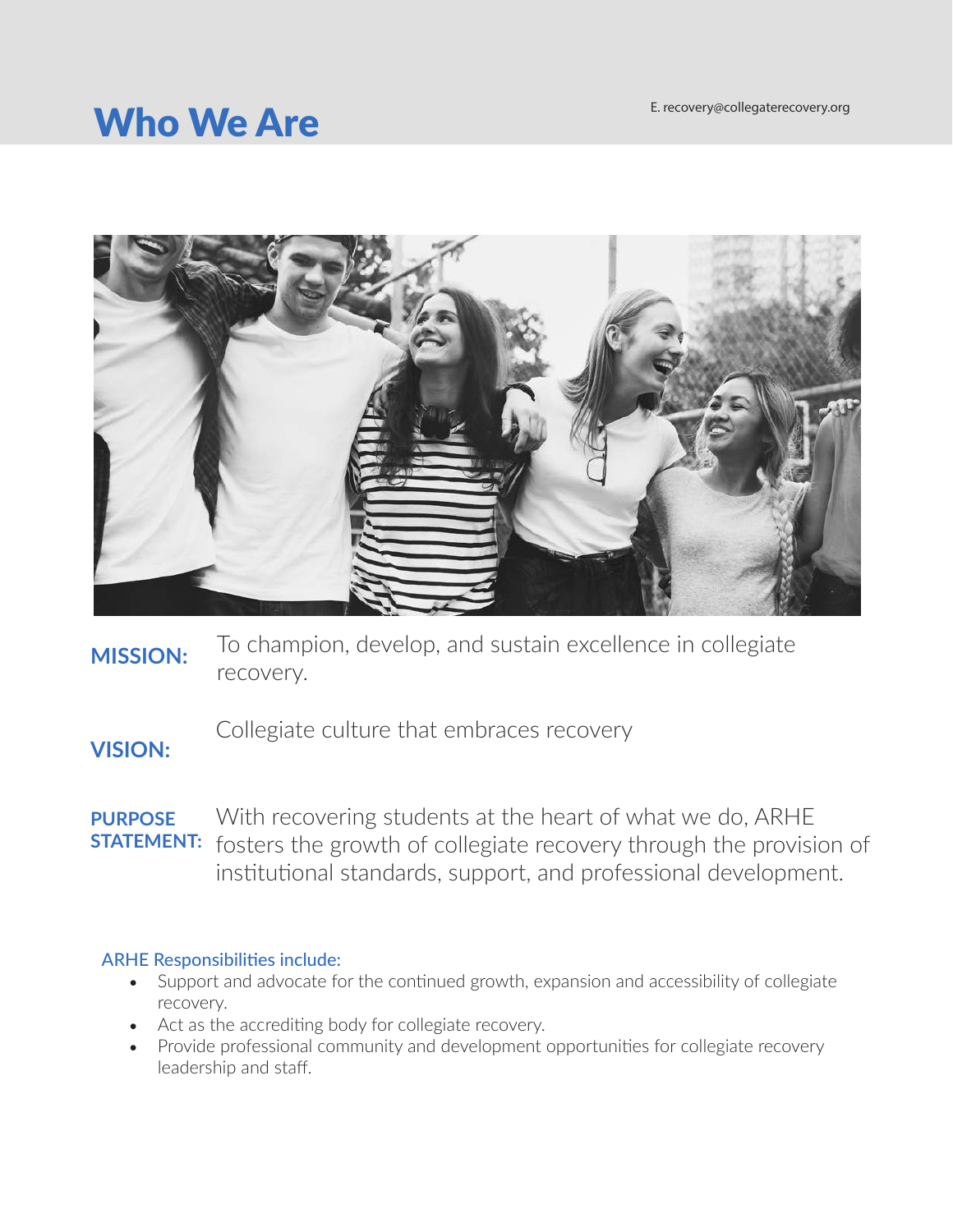## E. recovery@collegaterecovery.org E. The Covery Collegaterecovery.org E. The Covery Collegaterecovery.org E. The Covery of the Covery of the Covery of the Covery of the Covery of the Covery of the Covery of the Covery of t

#### Goal 1: Growth and Expansion of Collegiate Recovery **Objectives:**

- Advocate for the creation of new collegiate recovery programs.
- Cultivate material and intellectual assets to facilitate start-ups.
- Create a resource toolkit to provide to start up programs.
- Provide educational and development opportunities for all stakeholders.

#### Goal 2: Develop Accreditation Standards and Process **Objectives:**

- Establish universal accreditation standards for CRP's.
- Develop and outline the model of accreditation.
- Establish the process by which ARHE evaluates and determines accreditation requirements are met.

#### Goal 3: Development of Professional Collegiate Recovery Workforce **Objectives:**

- Establish roles and competencies pertinent to collegiate recovery work.
- Provide continuing education opportunities based on established competencies.
- Provide opportunities for collaboration and the sharing of best practices.

#### Goal 4: Assemble and Disseminate Best Practices and Relevant Recovery Research **Objectives:**

- Publish ARHE best practice recommendations.
- Collaborate with key stakeholders regarding advancing, housing and disseminating recovery research.

#### Goal 5: Develop funding sources and policies that create organizational sustainability **Objectives:**

- Develop sustainable and diverse revenue streams from ethical sources that support the guiding principles of our membership.
- Improve financial systems and develop policies that support sustainability.
- Improve operational systems and develop procedures and policy manual.
- Mitigate organizational challenges through the recruitment of board members, amendment of by-laws, and addressing liabilities.

#### Goal 6: Coordinate Membership and Stakeholder Engagement and Outreach **Objectives:**

- Create a consistent brand and communications platform.
- Regularly collect membership feedback, solicit input and needs.
- Expand membership participation through unique and engaging programs and services.
- Ensure the conference contains relevant, timely and dynamic learning opportunities.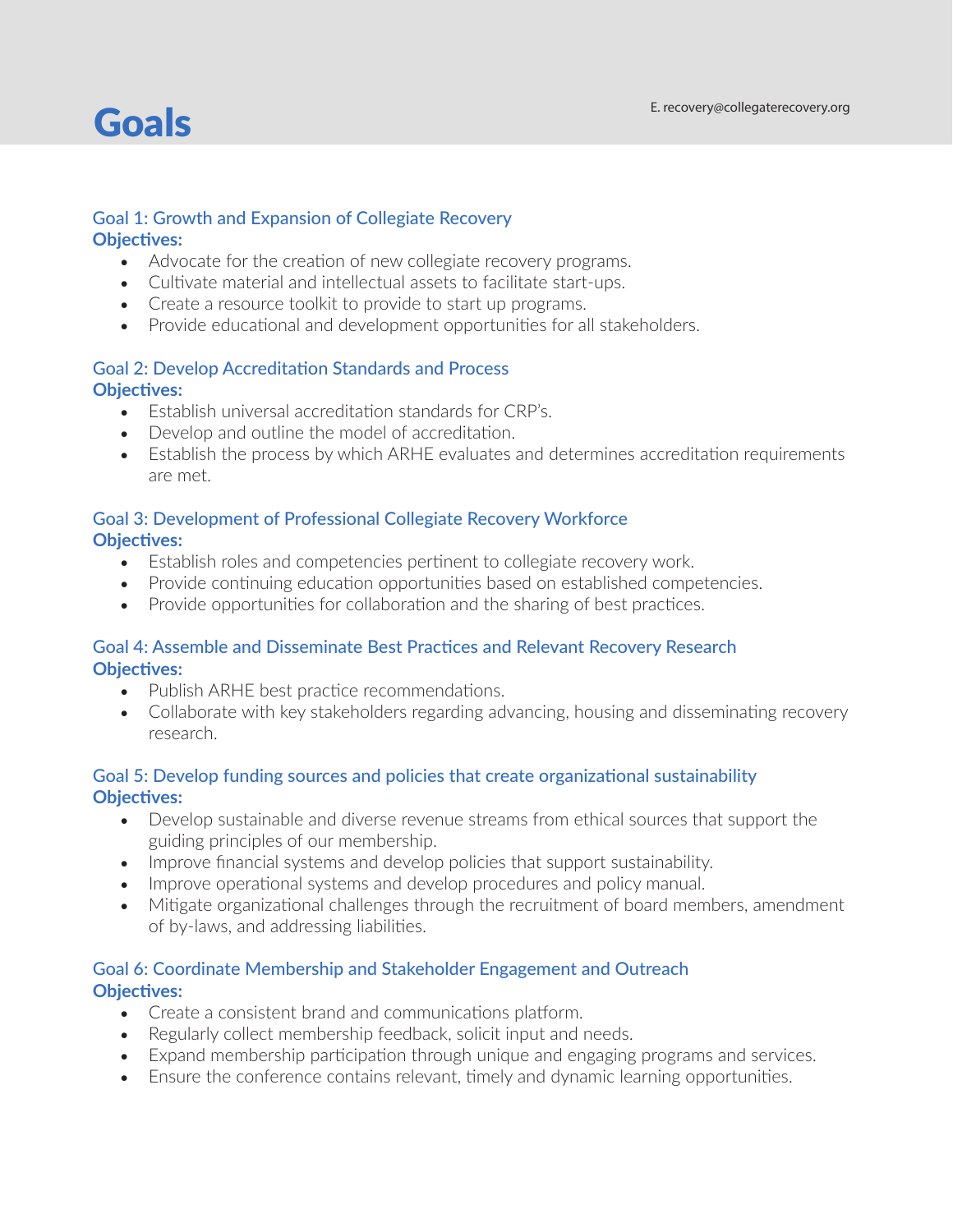

**Values:** In support of our mission and responsibilities, the ARHE will model the following values:

**Integrity:** As individuals and as an Association, we are honest, trustworthy, transparent and responsible. We adhere to the highest professional standards, and we advance the values and ethical obligations associated with our work with students.

**Inclusion:** As individuals and as an Association, we value diversity and the worth of all people, respecting individual differences that bring richness to the students and constituents we serve.

**Student-Centered:** As individuals and as an Association, we recognize our role in supporting student success and strive to act in the best interests of the students we serve in all decisions.

**Service Excellence:** As individuals and as an Association, we utilize our knowledge and skills to improve our programs, services, facilities and activities in ways that demonstrate our commitment to student success.